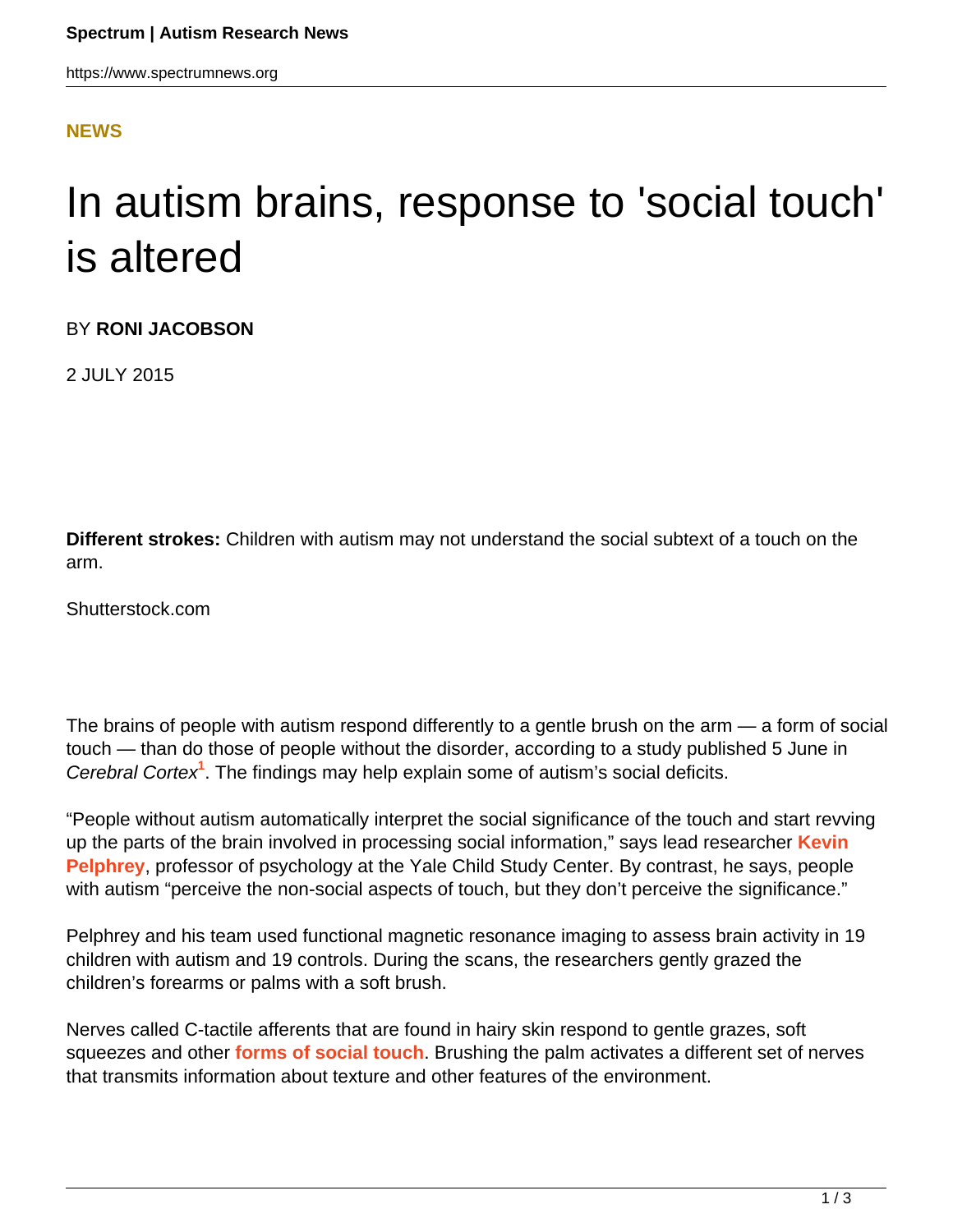In controls, brain regions that process social information are more active in response to a touch on the arm than to a touch to the palm. In children with autism, however, both kinds of touch elicit a similar response in social brain regions.

The findings raise the intriguing possibility that people with autism are unable to extract social information from touch, says **[India Morrison](https://www.hu.liu.se/ike/forskning/forskare-vid-ike/morrison-india?l=en)**, a neuroscientist at Linköping University in Sweden, who was not involved in the study.

But Morrison cautions that children with autism may simply process social touch differently than controls do. "To test the idea that people with autism spectrum disorder are impaired in some way on social touch, [you] would need more behavioral data."

## **Touchy subject:**

Touch may develop abnormally in autism, resulting in a **[hypersensitivity to tactile stimuli](https://www.spectrumnews.org/blog/2012/tracing-touch)**. Some children with the disorder dislike certain textures. Some hate Velcro whereas others can't stand scratchy clothing tags.

Touch is the first of the five senses to mature. The C-tactile afferents nerves, which respond to slow, gentle strokes on the skin, are fully functional soon after birth. In typically developing children, stimulating these nerves activates a network of brain regions that process social information.

These include, among other areas, part of the prefrontal cortex, a cognitive powerhouse at the front surface of the brain; the fusiform gyrus, a region that processes faces; and the amygdala, an emotion hub. Simulating other types of nerves in the skin, such as those in the palm of the hand, does not trigger the same spike in activity in these social areas.

In children with autism, these two channels for processing touch do not seem to behave in the same way.

The researchers also found that the somatosensory cortex, which encodes the basic tactile aspects of touch, responds more vigorously to a brush on the palm in individuals with autism than it does in controls. Pelphrey says this finding jibes with the **[controversial](http://sfari.org/sfari-community/community-blog/cross-talk/2014/how-to-evaluate-the-intense-world-paradigm)** '**[intense world theory](https://www.spectrumnews.org/blog/2011/intense-world)**' of autism, which posits that the social deficits and sensory sensitivities seen in autism stem from heightened activity in certain regions of the brain.

Taken together, the brain scans suggest that people with autism have a hyper-responsive somatosensory cortex but underactive brain regions responsible for social and emotional information, Pelphrey says. This duality may be due to faulty connections between the somatosensory cortex and social regions.